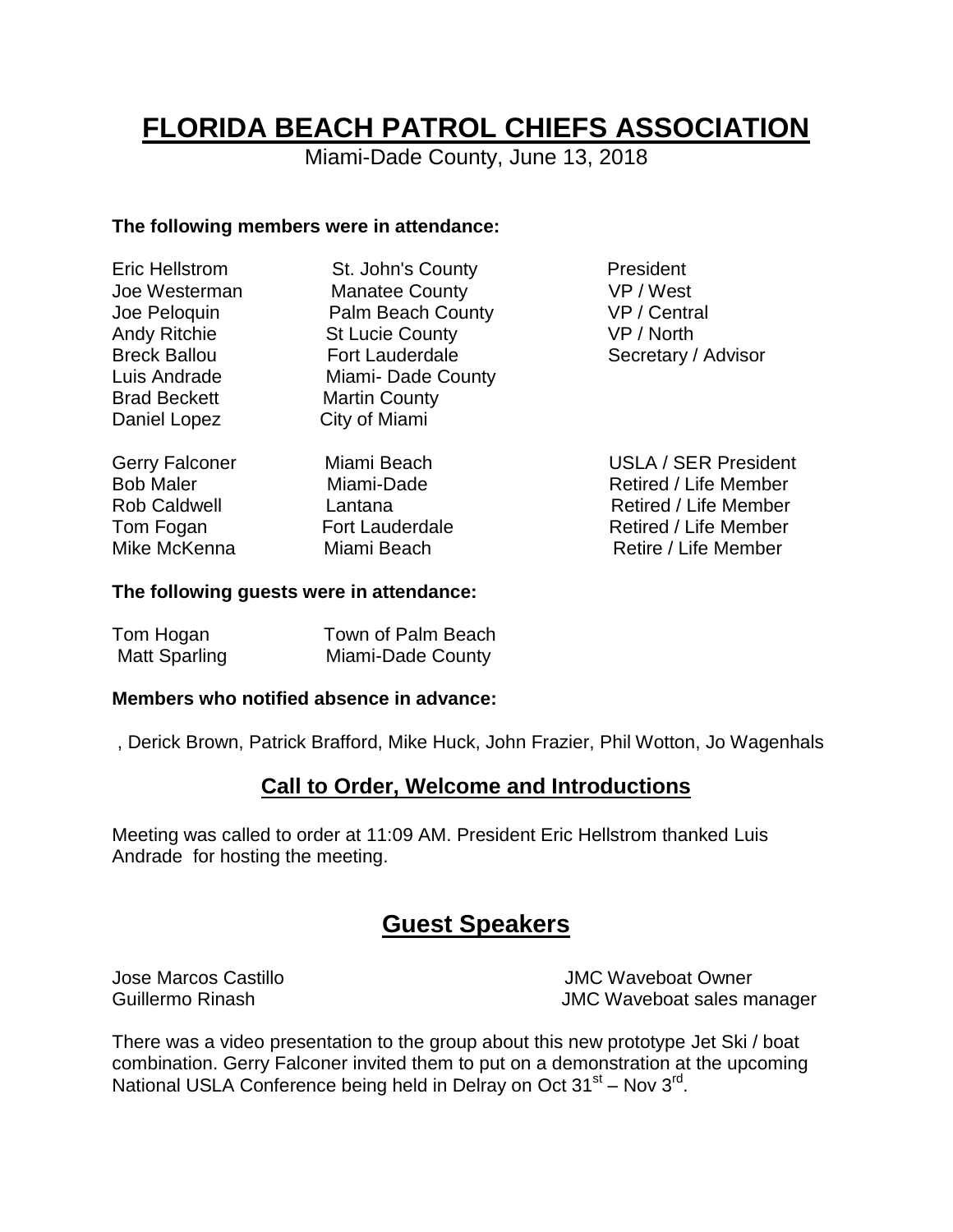# **Approval of Minutes from Flagler Beach meeting**

 Bob Maler made a motion to approve the May Flagler Beach minutes, Eric Hellstrom seconded the motion and the minutes passed.

# **Communications & New Business combined**.

- Bob Maler discussed the Flagler Beach Coquina Cup event judged by the FBPCA in May.
- Bob Maler noticed the rip current sign in several tourist brochures and encouraged everyone to reach out to their tourism board to get this information circulated in their community.
- Bob Maler discussed several fund raising possibilities...decals, t-shirts, bags and pens.
- Rob Caldwell circulated several news articles relating to Ocean Rescue topics
- Tom Fogan attended the National Drowning Prevention Alliance (NDPA) and submitted this report: The curriculum included: The effectiveness of aquatic warning signs and how recent lifeguard arrest represents a possible "game changer": Elevating

negligence to gross negligence in recent cases: The impact of beach nourishment on beach safety: Practices & principles of aquatic laxx: Brain eating ameba with a discussion of liability

- Tom Fogan reported that he will be participating in the upcoming "Crossing for a Cure" Bimini to Florida paddle. Donations for the cause go to the cystic fibrosis foundation.
- Mike McKenna discussed to epidemic of childhood drownings in the sate of Florida. A lively discussion ensued.
- Eric Hellstrom announced that the state would likely not be able to supply free flags and signs anymore. The flags can be purchased at Water Safety Products.
- Joe Westerman discussed the monthly meetings and alternatives such as quarterly meetings and/or targeted months without meetings during certain times of the year.

# **Officer Reports**

### **Eric Hellstrom - President:**

- Eric discussed the national overall unemployment rate dropping to 3.9% and hiring lifeguards is becoming increasingly difficult across the country. Discussion of long-term efforts for hiring were discussed.
- St John's County Fire Rescue is utilizing the "Crew App" which enables every resource to be notified simultaneously of a rescue call.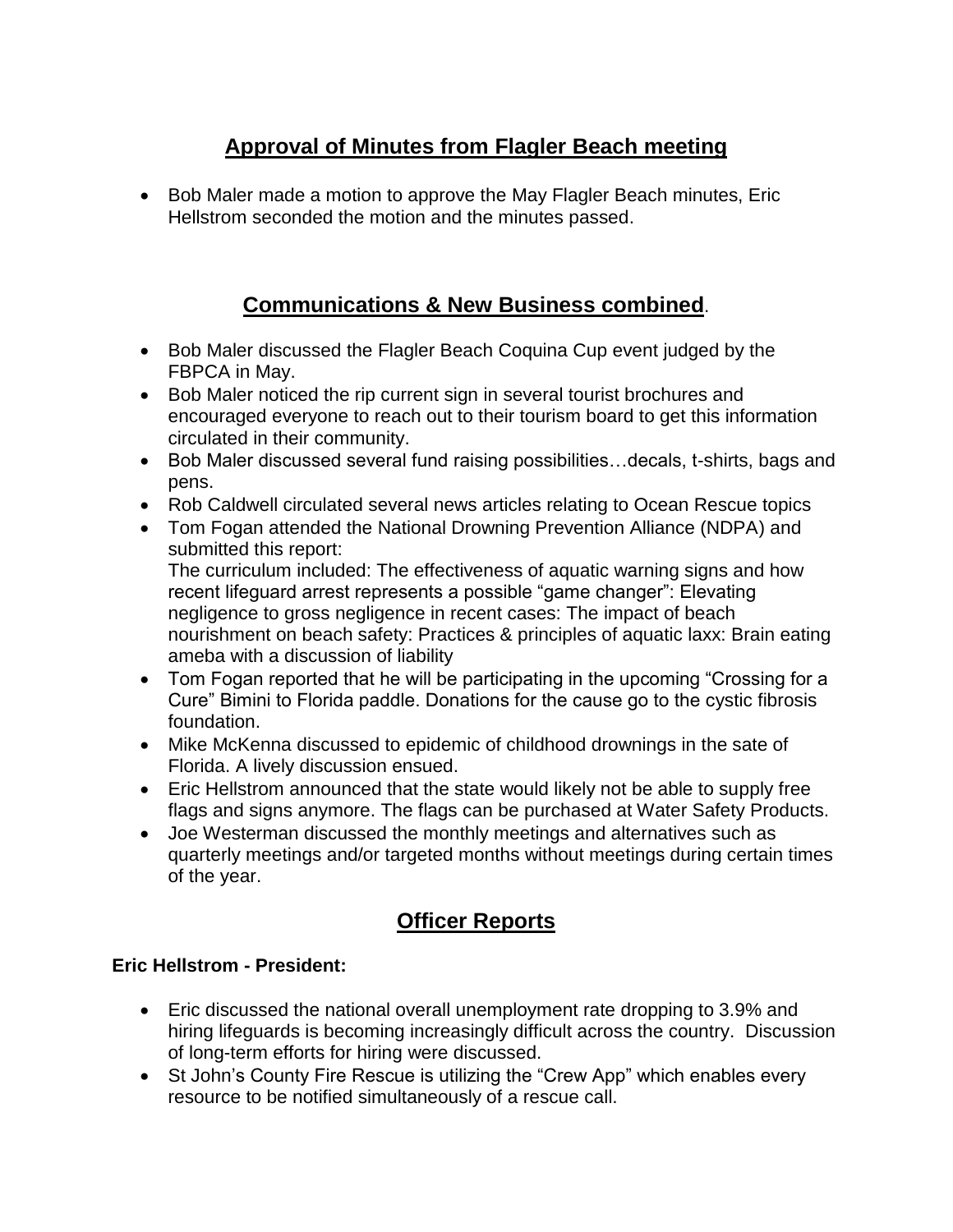• The possibility of FBPCA joining the Florida Fire Chief's Association (FFCA) was discussed at length. The decision to join was tabled for the time being.

### **Phil Wotton: VP / Central / Treasurer (not in attendance)– Balance: \$4,731.08**

#### **Breck Ballou: Secretary / Advisor –**

- Memorial Day street festival was cancelled due to constant rain on the Fort Lauderdale Beach.
- Fort Lauderdale is continuing to research new lifeguard tower designs

#### **Joe Peloquin: VP / Central –**

- Delray Beach**:** Spoke with Phil Wotton and he advised that the new lifeguard tower construction is progressing. The new towers are on the beach and nearing completion. Today, Phil is conducting a beach test for full time and part time positions. Delray Beach Ocean Mile Swim held on Saturday, May 19<sup>th,</sup> had 55 swimmers..
- Spoke with Tom Mahady and assisted with venders for rescue boards (P2P), RWC and sled, along with a big foot trailer. Tom has been assigned to the tower less frequently and I have invited him to PBC meeting in September.
- Palm Beach County: Infant death at Ocean Inlet Park on June 1, 2018 is under investigation. Snorkeler death at Phil Foster Park, June 3, 2018 outside guarded area. Salary and Compensation survey by Evergreen Solutions in underway for all County employees. Review and revision of semi-annual requalification policy is continuing with regards to the procedure if a employee does not complete the swim within ten minutes. South Inlet Park Tournament is June 13. Ocean Mile Swim has been scheduled for July 21 @ Kreusler Park, Lake Worth.

#### **Andrew Ritchie: VP / North –**

- The dredging is completed with fifty yards of beach added**.**
- The Army Corp of Engineering is continuing to survey the sand for unexploded ordinance that was dumped on the beaches during the dredging.

#### **Joe Westerman: VP / West –**

- Sarasota County is replacing lifeguard towers
- Manatee County continues to struggle to hire lifeguards
- Manatee County continues to enjoy the fruits of being named the 2017 Beach Patrol of the Year being recognized in several magazine articles.
- The new lifeguard towers are in the engineering phase.
- If any agency has a logo they would like entered on to the FBPCA web page please send a picture in the JPEG format.